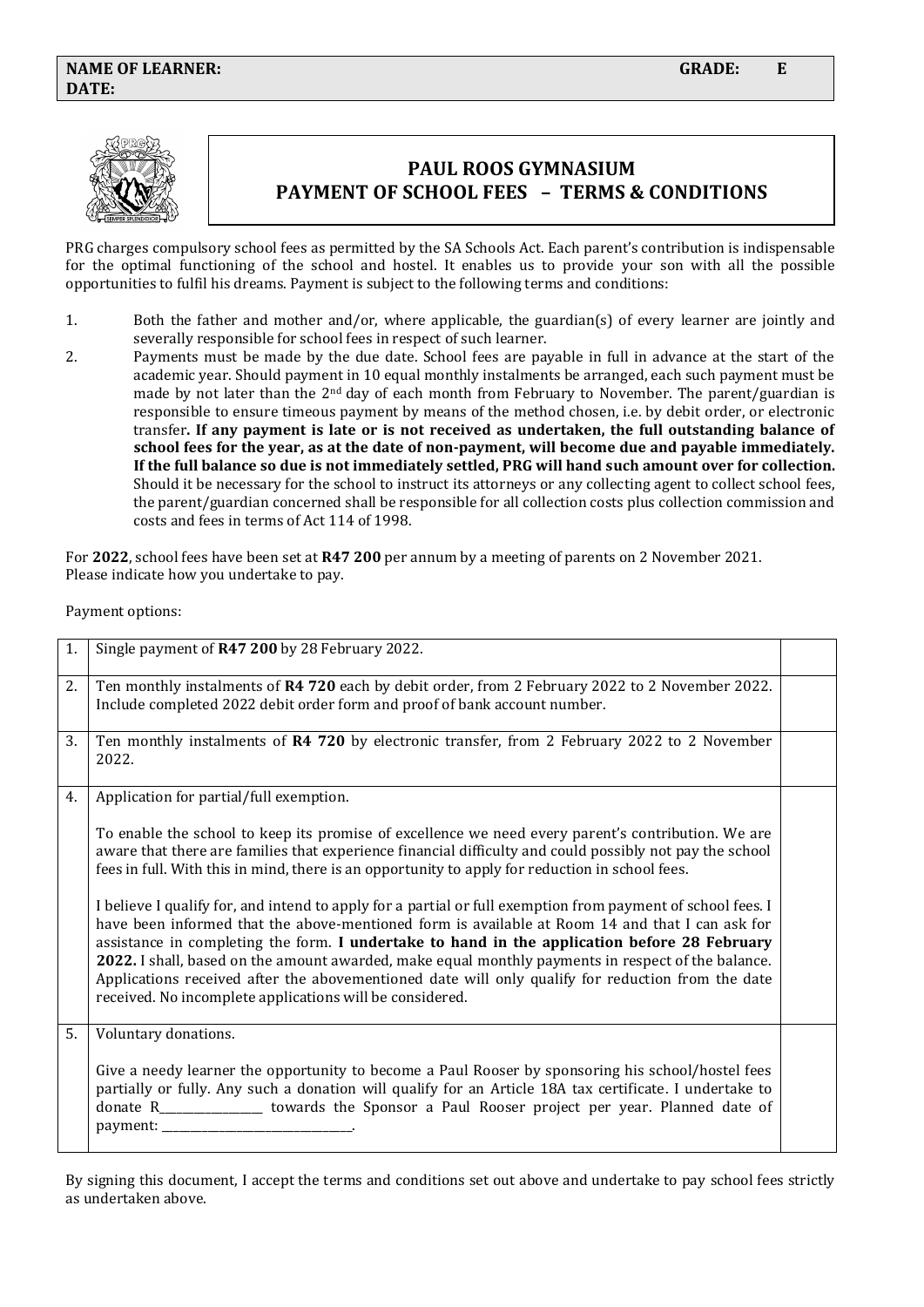| <b>NAME OF LEARNER:</b><br>DATE: |         |        | <b>GRADE:</b><br>E |
|----------------------------------|---------|--------|--------------------|
| Signed at                        | on this | day of | 20                 |
|                                  |         |        |                    |

\_\_\_\_\_\_\_\_\_\_\_\_\_\_\_\_\_\_\_\_\_\_\_\_\_\_\_\_\_\_\_\_\_\_\_\_\_\_ \_\_\_\_\_\_\_\_\_\_\_\_\_\_\_\_\_\_\_\_\_\_\_\_\_\_\_\_\_\_\_\_\_\_\_\_\_\_\_\_\_\_\_\_\_ SIGNATURE Father/Guardian and the state of the SIGNATURE Father/Guardian and SIGNATURE Father/Guardian and SIGNATURE SIGNATURE  $\sim$ 

Mother/Guardian

**Bank details: ABSA** Stellenbosch, branch code **632005,** account no **041 014 2791. Please use your account number e.g. XYZ001, learner's name and surname as reference.**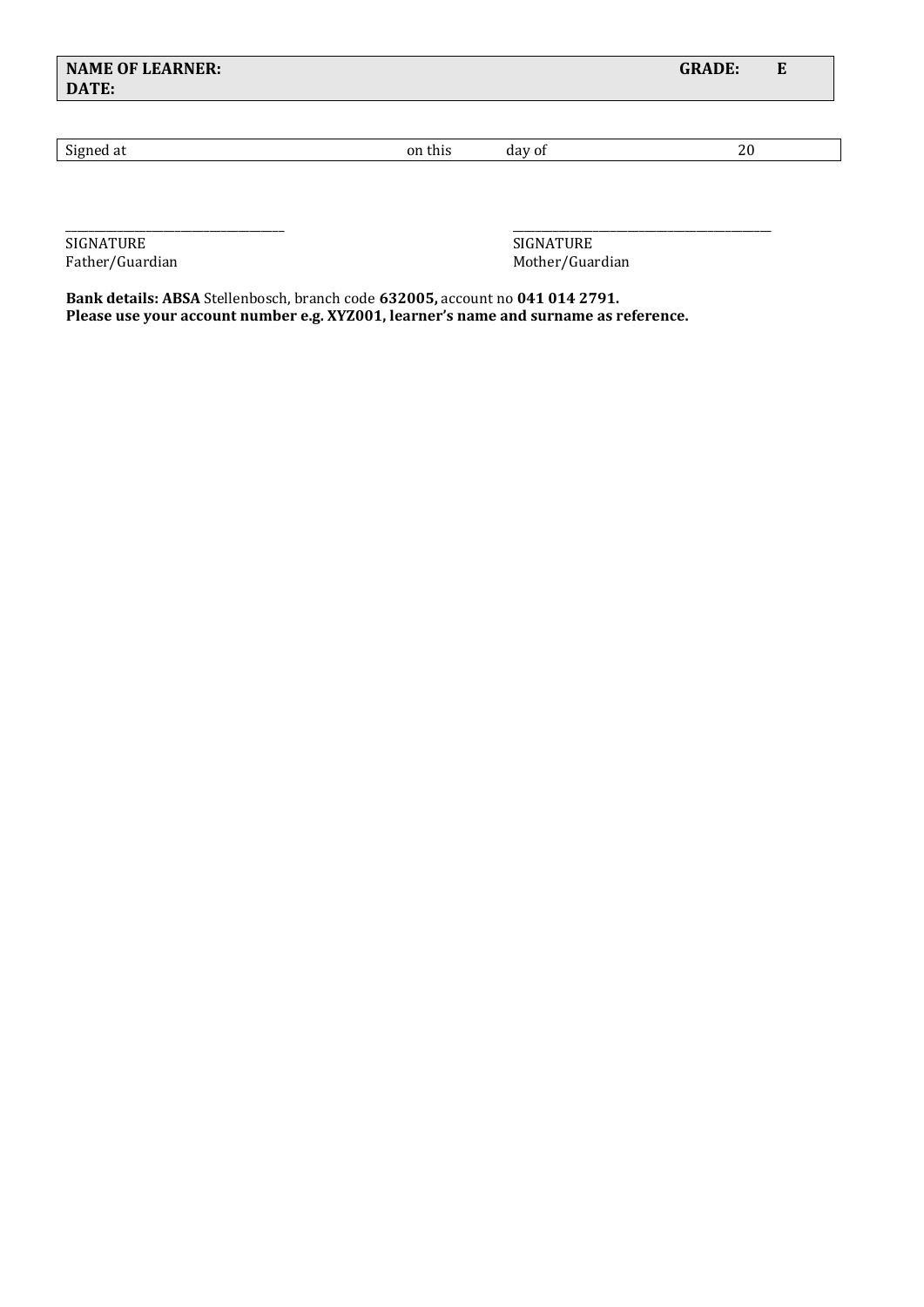### **NAME OF LEARNER:** GRADE: E **DATE:**

## **Full name and surname of person responsible for the account (parent/guardian):**

ID No: Marital status:

E-mail:

Address (Physical and postal):

Telephone (Home and cell):

Name, address and telephone of employer:

**Full name and surname of other parent/guardian:** 

ID No:

Marital status:

E-mail:

Address (Physical and postal):

Telephone (Home and cell):

Name, address and telephone of employer:

I agree that the above e-mail addresses and cellphone numbers may be used by the school for communication. I declare that the information provided above is correct and that I shall inform the school timeously in writing of any changes.

\_\_\_\_\_\_\_\_\_\_\_\_\_\_\_\_\_\_\_\_\_\_\_\_\_\_\_\_\_\_\_\_\_\_\_\_\_\_\_\_\_\_\_\_\_\_\_\_\_\_\_\_\_\_ \_\_\_\_\_\_\_\_\_\_\_\_\_\_\_\_\_\_\_\_\_\_\_\_\_\_\_\_\_\_\_\_\_\_\_\_\_\_\_\_\_\_\_

SIGNATURE SIGNATURE SIGNATURE SIGNATURE

Father/Guardian Mother/Guardian Mother/Guardian

Learner Grade (2022): \_\_\_\_\_\_\_\_\_\_\_\_\_\_\_\_\_\_\_\_\_\_\_\_\_\_\_\_\_ (Office use: Acc no: \_\_\_\_\_\_\_\_\_\_\_\_\_\_\_\_\_\_\_\_\_)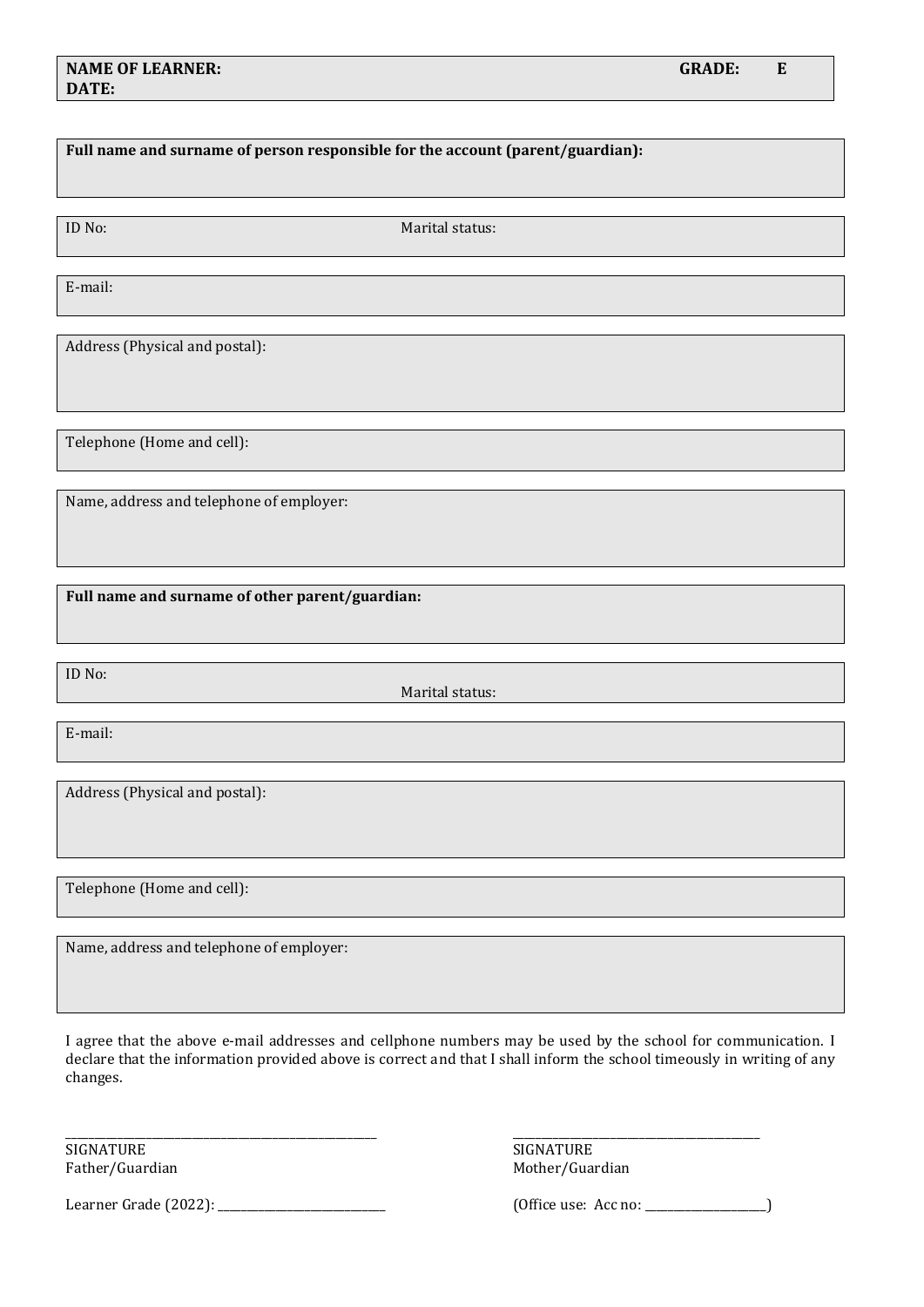### **PAUL ROOS GYMNASIUM SCHOOL DEBIT ORDER 2022**

#### **PERSONAL DETAILS**

| <b>SURNAME:</b>               |   |     |  |  |
|-------------------------------|---|-----|--|--|
|                               |   |     |  |  |
| FIRST NAME AND INITIALS:      |   |     |  |  |
|                               |   |     |  |  |
| ID NO:                        |   |     |  |  |
|                               |   |     |  |  |
| TELEPHONE: (H)                | W | (C) |  |  |
|                               |   |     |  |  |
| EXISTING DEBIT ORDER YES / NO |   |     |  |  |
|                               |   |     |  |  |

#### **BANKING DETAILS**

NAME OF BANK:

BRANCH: BRANCH CODE:

ACCOUNT NO: TYPE OF ACCOUNT:

### BANK ACCOUNT IN NAME OF:

#### **AUTHORISATION**

- 1. I hereby authorize Paul Roos Gymnasium to debit my bank account with the amount of the monthly school fees, including any fees in arrears that I may owe and of which I have been notified in advance.
- 2. I acknowledge that the party hereby authorized to effect the drawings against my account may not cede or assign any of its rights to any third party without my prior written consent and that I may not delegate any of my obligations in terms of this authority to any third party without prior written consent of the authorized party.
- 3. Payments occur on the second day of each month, starting in February 2022 and the last payment in November 2022. If the transaction date is on a weekend, the transaction will occur on the next workday.
- 4. If a debit order payment was returned as unpaid by the bank for the second time, the debit order may be cancelled by Paul Roos Gymnasium. If Paul Roos Gymnasium has to cancel such a debit order, it is my own responsibility to pay the outstanding amount to the school.
- 5. I understand that the withdrawals hereby authorized will be processed by computer through a system known as the ACB Magnetic Tape Service, and I also understand that the details of each withdrawal will be printed on my bank statement or an accompanying voucher.
- 6. I agree to pay any charges relating to this debit order instruction.
- 7. This authority may be cancelled by me by giving the school thirty days' notice in writing. I understand that I shall not be entitled to any refund of amounts which you have withdrawn while this authority was in force if such amounts were legally owing to you.

SIGNATURE DATE

#### DETAILS OF CHILDREN IN THE SCHOOL:

\_\_\_\_\_\_\_\_\_\_\_\_\_\_\_\_\_\_\_\_\_\_\_\_\_\_\_\_\_\_\_ \_\_\_\_\_\_\_\_\_\_\_\_\_\_\_\_\_\_

| NAME AND SURNAME | <b>GRADE 2022</b> | <b>OFFICE USE</b> |
|------------------|-------------------|-------------------|
|                  |                   |                   |
|                  |                   |                   |
|                  |                   |                   |